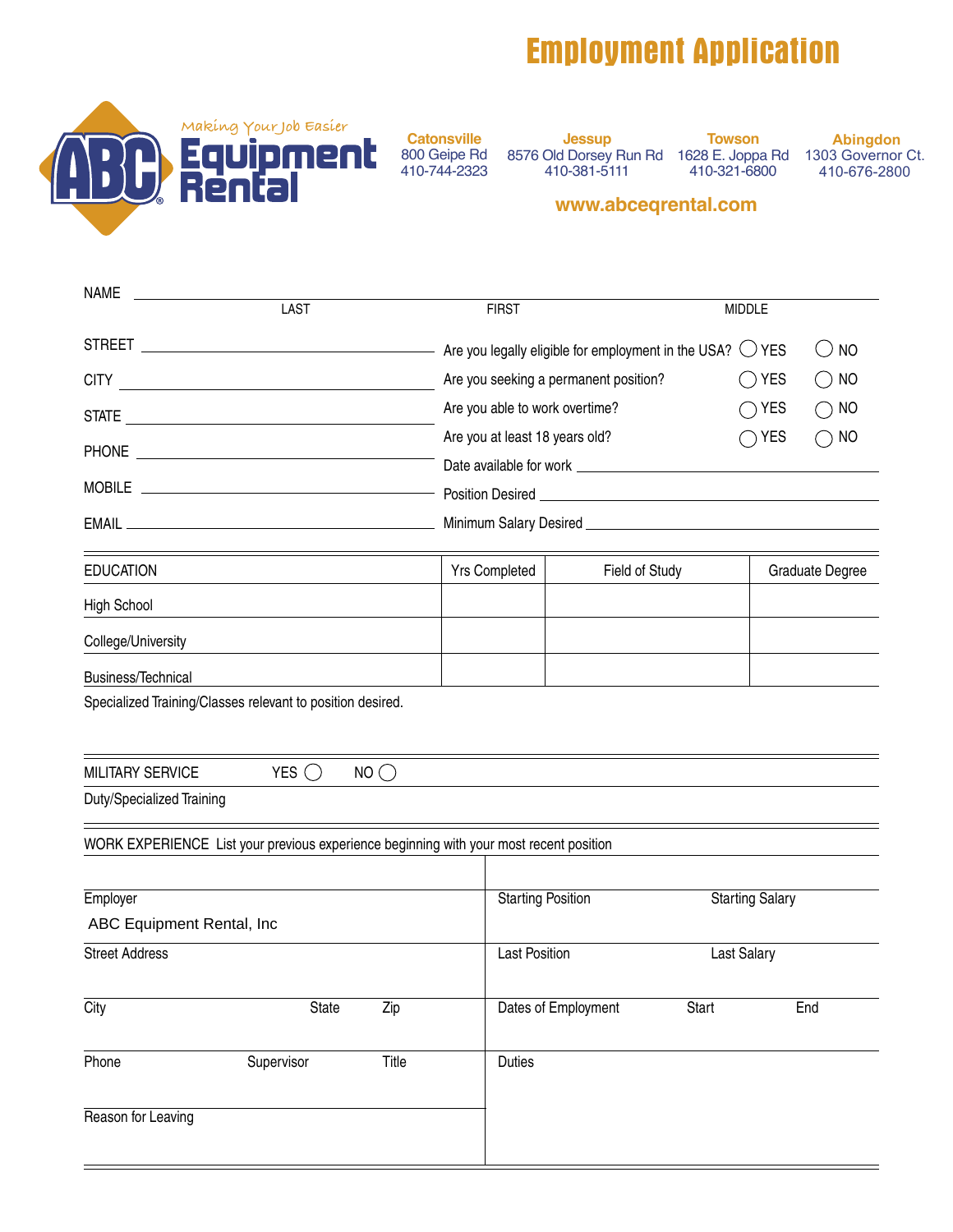| NAME |              |              |  |
|------|--------------|--------------|--|
|      | $\sim$<br>טר | <b>FIRST</b> |  |

## WORK EXPERIENCE (CONT'D) List your previous experience beginning with your most recent position

| Employer              |              | <b>Starting Position</b> | <b>Starting Salary</b>   |                        |     |
|-----------------------|--------------|--------------------------|--------------------------|------------------------|-----|
| <b>Street Address</b> |              |                          | <b>Last Position</b>     | Last Salary            |     |
| City                  | <b>State</b> | $\overline{Zip}$         | Dates of Employment      | <b>Start</b>           | End |
| Phone                 | Supervisor   | Title                    | <b>Duties</b>            |                        |     |
| Reason for Leaving    |              |                          |                          |                        |     |
| Employer              |              |                          | <b>Starting Position</b> | <b>Starting Salary</b> |     |
| <b>Street Address</b> |              |                          | <b>Last Position</b>     | Last Salary            |     |
| City                  | <b>State</b> | $\overline{Zip}$         | Dates of Employment      | <b>Start</b>           | End |
| Phone                 | Supervisor   | Title                    | <b>Duties</b>            |                        |     |
| Reason for Leaving    |              |                          |                          |                        |     |
|                       |              |                          |                          |                        |     |

Summarize other employment related to this job

Types of computers, other electronics and/or mechanical equipment that you are qualified to operate or repair

Professional licenses, certifications, and/or regulations

Additional skills including supervision, languages or any other information you would like to bring to this employer's attention